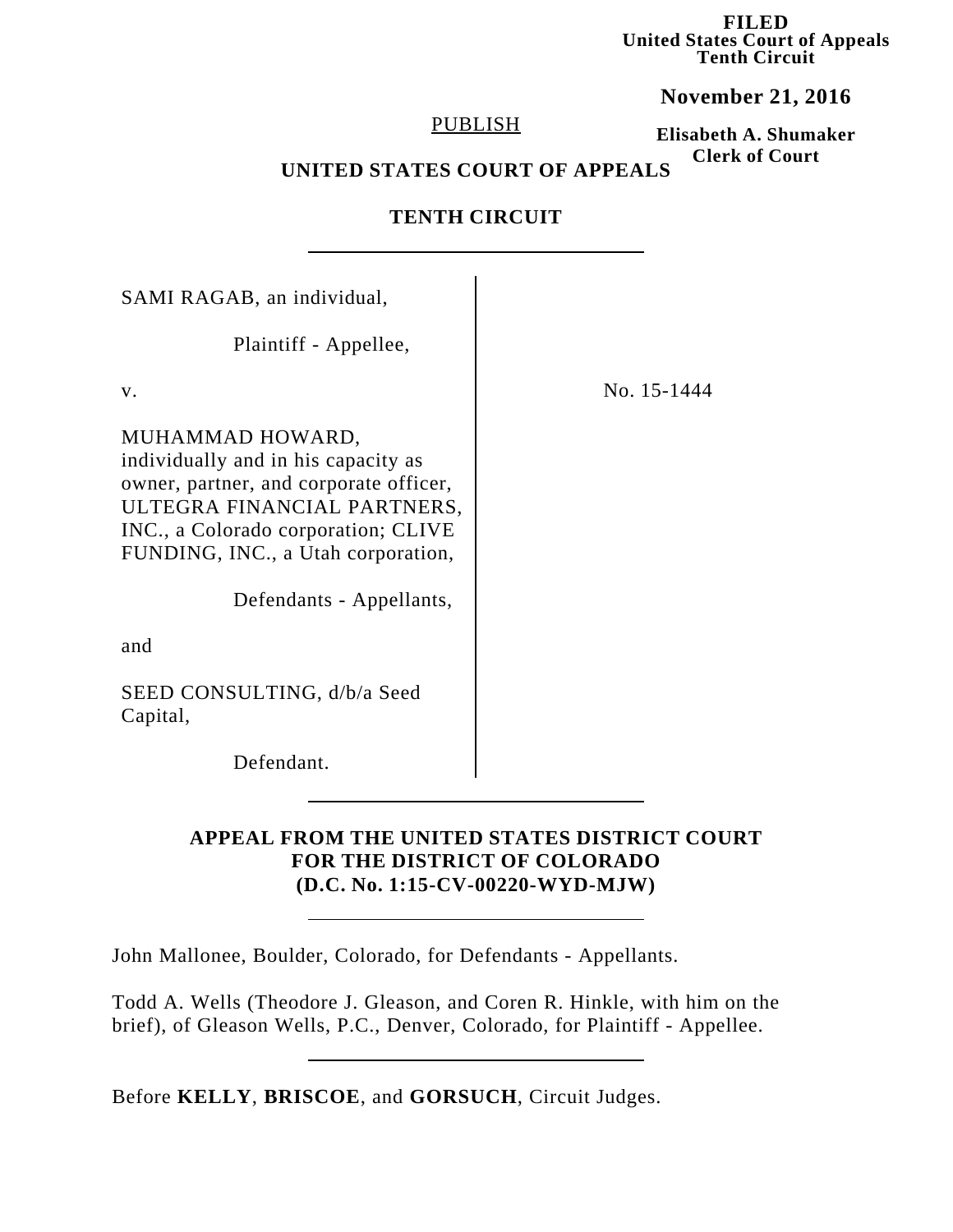**KELLY**, Circuit Judge.

Defendants-Appellants Ultegra Financial, its CEO Muhammad Howard, (collectively Ultegra Defendants) and Clive Funding, Inc., appeal from the district court's order denying their motion to compel arbitration. Ragab v. Howard, No. 15-cv-00220-WYD-MJW, 2015 WL 6662960 (D. Colo. Nov. 2, 2015). Our jurisdiction arises under 9 U.S.C.  $\S$  16(a)(1) and we affirm.

### **Background**

In 2013, Mr. Ragab entered into a business relationship with the Ultegra Defendants. The parties had six agreements: a Consulting Agreement, a Membership Interest Purchase Agreement (Purchase Agreement), an Operating Agreement, an Assignment of Limited Liability Company Interest Agreement (Assignment Agreement), an Employment Agreement, and a Non Circumvention, Non Disclosure & Confidentiality Agreement (Non-Circumvention Agreement). Aplt. App. 113–50.

The agreements contain conflicting arbitration provisions. See Aplt. App. 167–87. Suffice it to say the conflicts involve (1) which rules will govern, (2) how the arbitrator will be selected, (3) the notice required to arbitrate, and (4)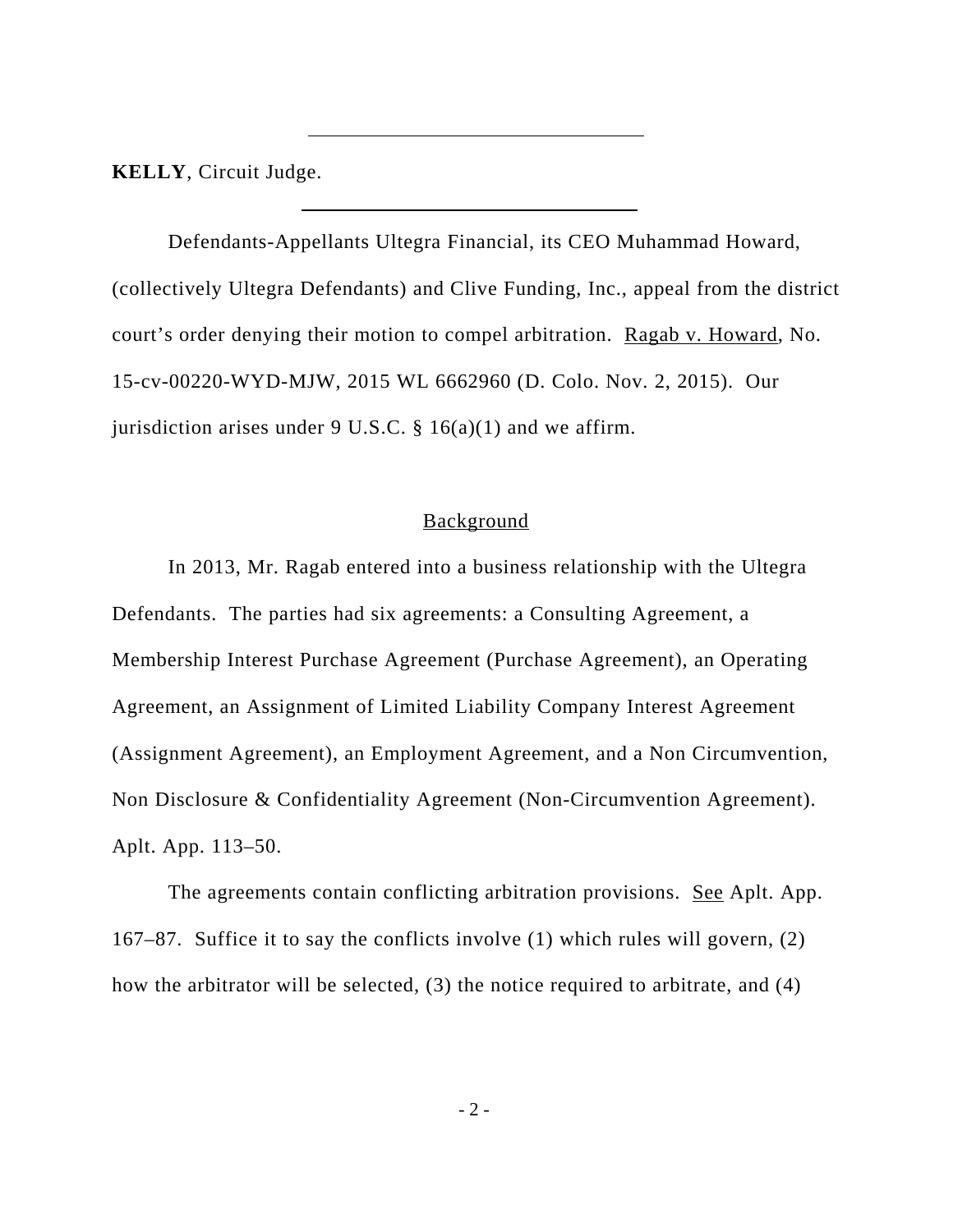who would be entitled to attorneys' fees and on what showing. $<sup>1</sup>$ </sup>

In 2015, Mr. Ragab sued the Ultegra Defendants for misrepresentation and for violating several consumer credit repair statutes. The district court found that Mr. Ragab's claims fell within the scope of all six agreements. Ragab, 2015 WL 6662960, at \*4. The Ultegra Defendants moved to compel arbitration. Mr. Ragab added Defendant Clive Funding, Inc., which joined the Ultegra Defendants' motion. The district court denied the motion to compel, concluding that there was no actual agreement to arbitrate as there was no meeting of the minds as to how claims that implicated the numerous agreements would be arbitrated.

<sup>&</sup>lt;sup>1</sup> For example:

<sup>(1)</sup> the Consulting Agreement states that arbitration will proceed under the rules of Colorado's Uniform Arbitration Act of 1975, but the Operating Agreement, Membership Interest Purchase Agreement, and the Assignment of LLC Membership Interest all require application of the AAA Commercial Arbitration Rules, and the Confidentiality and Non-circumvention Agreement requires "Rules of the Colorado Court";

<sup>(2)</sup> the Consulting Agreement states that an arbitrator will be chosen by consent of the parties, or appointed by a Colorado court if the parties cannot agree; whereas the Operating Agreement, Membership Interest Purchase Agreement, and the Assignment of LLC Membership Interest all require that the arbitrator be chosen by the American Arbitration Association (AAA);

<sup>(3)</sup> the Operating Agreement requires a thirty-day notice period prior to proceeding to arbitration, whereas the Membership Interest Purchase Agreement and the Assignment of LLC Membership Interest require only ten days; and

<sup>(4)</sup> the Consulting Agreement requires each party to pay its own arbitration costs and fees, but the Operating Agreement, Membership Interest Purchase Agreement, and the Assignment of LLC Membership Interest all permit the award of costs and fees to the prevailing party.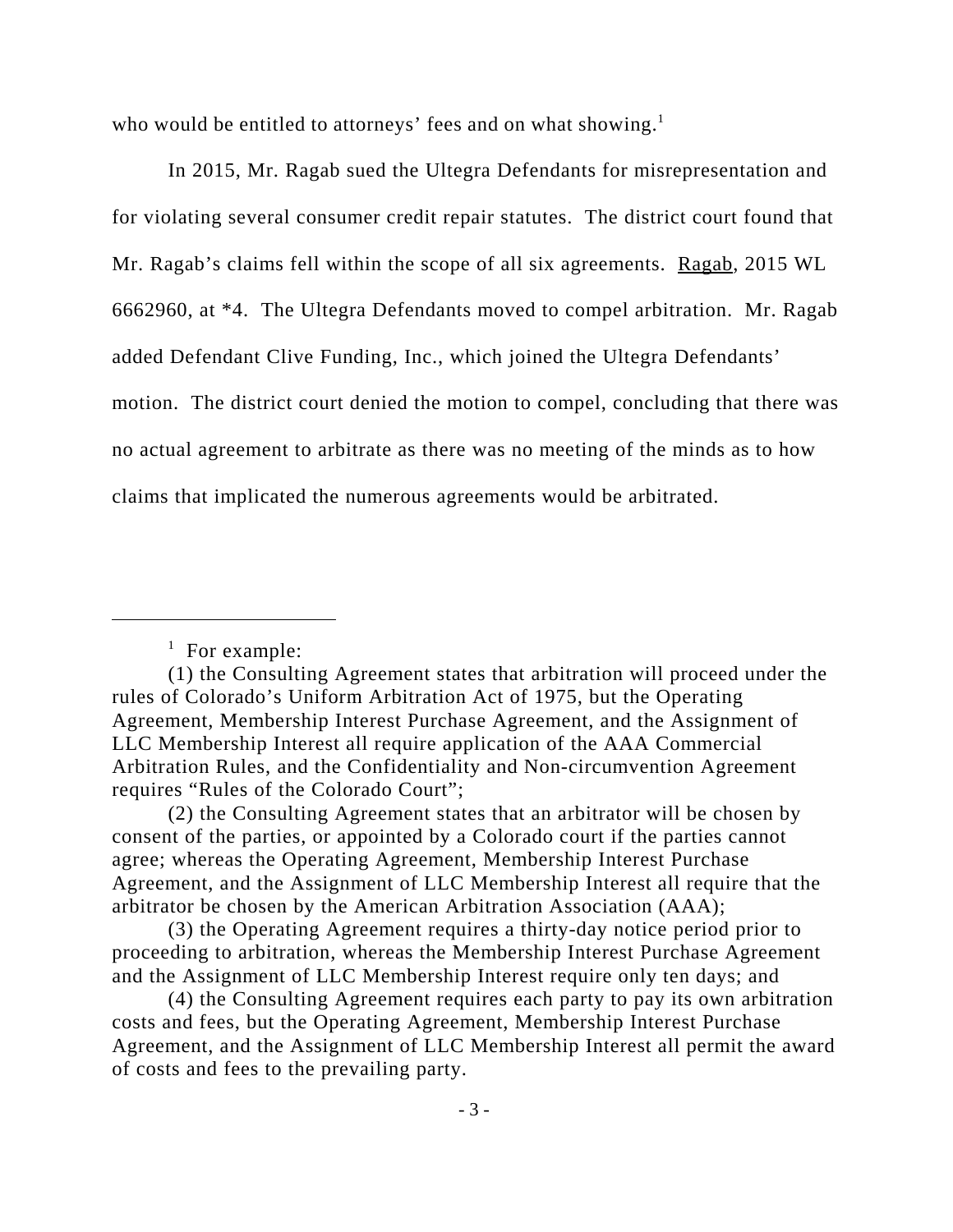#### Discussion

### A. Motion to Compel Arbitration

We review a district court's denial of a motion to compel arbitration de novo and apply the same legal standard as the district court. Armijo v. Prudential Ins. Co. of Am., 72 F.3d 793, 796 (10th Cir. 1995). We first address whether the inconsistencies across the six arbitration provisions indicate that the parties failed to have a meeting of the minds with respect to arbitration.

The Supreme Court has "long recognized and enforced a 'liberal federal policy favoring arbitration agreements.'" Howsam v. Dean Witter Reynolds, Inc., 537 U.S. 79, 83 (2002) (quoting Moses H. Cone Mem'l Hosp. v. Mercury Constr. Corp., 460 U.S. 1, 24–25 (1983)); see also 9 U.S.C. § 2 ("A written provision in any . . . contract evidencing a transaction involving commerce to settle by arbitration a controversy thereafter arising out of such contract or transaction . . . shall be valid, irrevocable, and enforceable, save upon such grounds as exist at law or in equity for the revocation of any contract."). Therefore, "all doubts must be resolved in favor of arbitration." Armijo, 72 F.3d at 798.

However, whether a party agreed to arbitration is a contract issue, meaning arbitration clauses are only valid if the parties intended to arbitrate. United Steelworkers v. Warrior & Gulf Navigation Co., 363 U.S. 574, 582 (1960); see also Volt Info. Scis., Inc. v. Bd. of Trs. of Leland Stanford Junior Univ., 489 U.S. 468, 478 (1989). No party can be compelled to submit a dispute to arbitration

- 4 -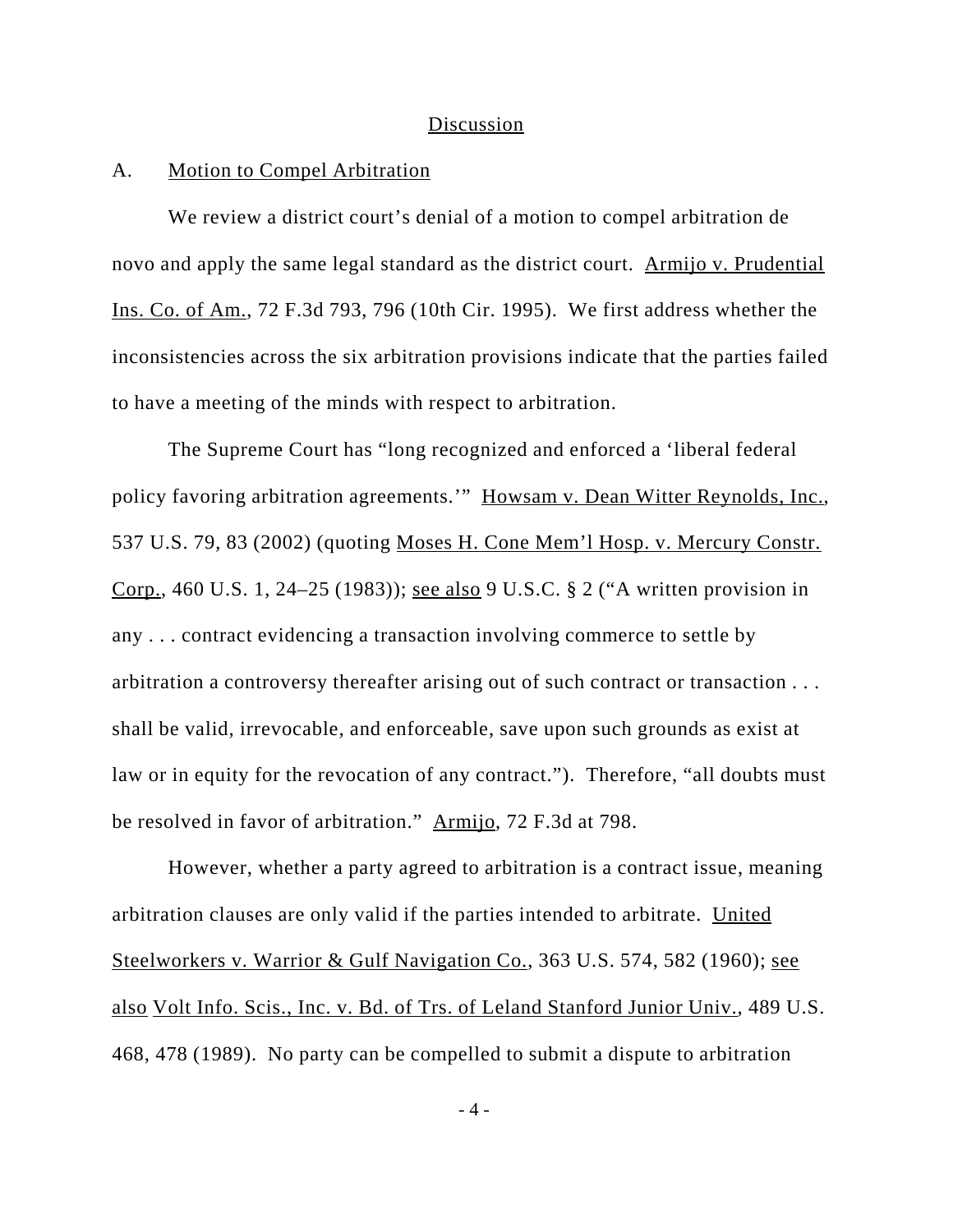without having previously agreed to so submit. United Steelworkers, 363 U.S. at 582.

We apply state-law principles in deciding whether parties agreed to arbitrate. First Options of Chi., Inc. v. Kaplan, 514 U.S. 938, 944 (1995). Contract formation in Colorado requires evidence "that the parties agreed upon all essential terms." I.M.A., Inc. v. Rocky Mountain Airways, Inc., 713 P.2d 882, 888 (Colo. 1986). A meeting of the minds is essential. Agritrack, Inc. v. DeJohn Housemoving, Inc., 25 P.3d 1187, 1192 (Colo. 2001). This can be demonstrated by the parties' "conduct, their oral statements and their writings, and other evidence illuminating the circumstances surrounding the making of an agreement." I.M.A., 713 P.2d at 888. Courts cannot create or enforce contracts between parties when the contract itself does not clearly demonstrate the parties' intent. Newton Oil Co. v. Bockhold, 176 P.2d 904, 908 (Colo. 1946).

No Colorado court<sup>2</sup> has addressed whether parties can be compelled to arbitrate given conflicting arbitration provisions, but other courts have. A New Jersey<sup>3</sup> court, for example, has concluded that irreconcilable differences across

<sup>&</sup>lt;sup>2</sup> The parties reference extensively **Bellman v. i3Carbon, LLC**, 563 F. App'x 608 (10th Cir. 2014), an unpublished order and judgment. Bellman is not factually analogous to this case because it does not involve multiple conflicting arbitration provisions, but rather an arbitration provision, and a forum selection clause. Id. at 610. We therefore do not find Bellman persuasive.

 $3$  Other jurisdictions have also found that conflicting terms in multiple arbitration provisions eliminate a duty to arbitrate. See, e.g., In re Toyota Motor Corp. Unintended Acceleration Mktg., Sales Practices, & Prods. Liab. Litig., 838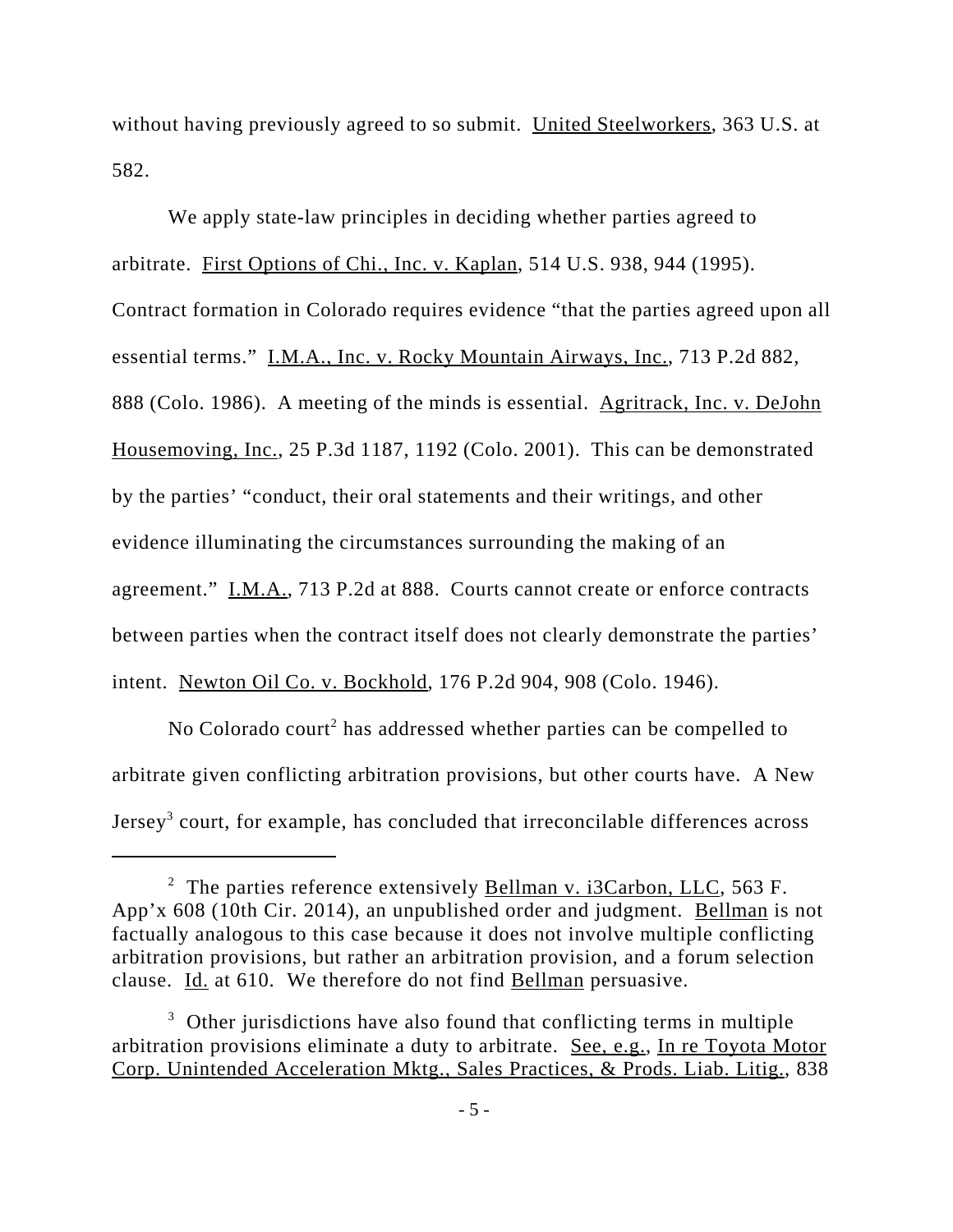multiple arbitration provisions indicate that the parties did not agree to arbitrate. See, e.g., NAACP of Camden Cty. E. v. Foulke Mgmt. Corp., 24 A.3d 777, 794 (N.J. Super. Ct. App. Div. 2011). At issue in NAACP were three agreements that each contained an arbitration provision. 24 A.3d at 781–82. The inconsistencies across the six arbitration provisions in the case at hand almost mirror the irreconcilable portions of the arbitration provisions in NAACP, including the governing rules, the day by which the parties had to initiate arbitration, and which party was responsible for the arbitration fees. Id. at 794. Based on these inconsistencies, the court found that "the arbitration provisions . . . [were] too plagued with confusing terms and inconsistencies to put a reasonable consumer on fair notice of their intended meaning." Id. The Ultegra Defendants and Clive Funding, Inc. argue that NAACP is distinguishable because it involved an elderly woman who was not well educated.  $\underline{Id}$  at 781; Aplt. Br. at 24–25. This distinction, however, is unavailing. As the court in NAACP explained, even if the case involved a prudent purchaser — one who reads arbitration clauses — the conflicting terms would have prevented her from understanding "what the exact terms and conditions of that arbitration process would be." 24 A.3d at 794. Relying on AT&T Mobility LLC v. Concepcion, 563 U.S. 333, 344 (2011), the court also recognized that "the FAA does not require an arbitration provision to

F. Supp. 2d 967, 992 (C.D. Cal. 2012); Basulto v. Hialeah Auto., 141 So. 3d 1145, 1156 (Fla. 2014).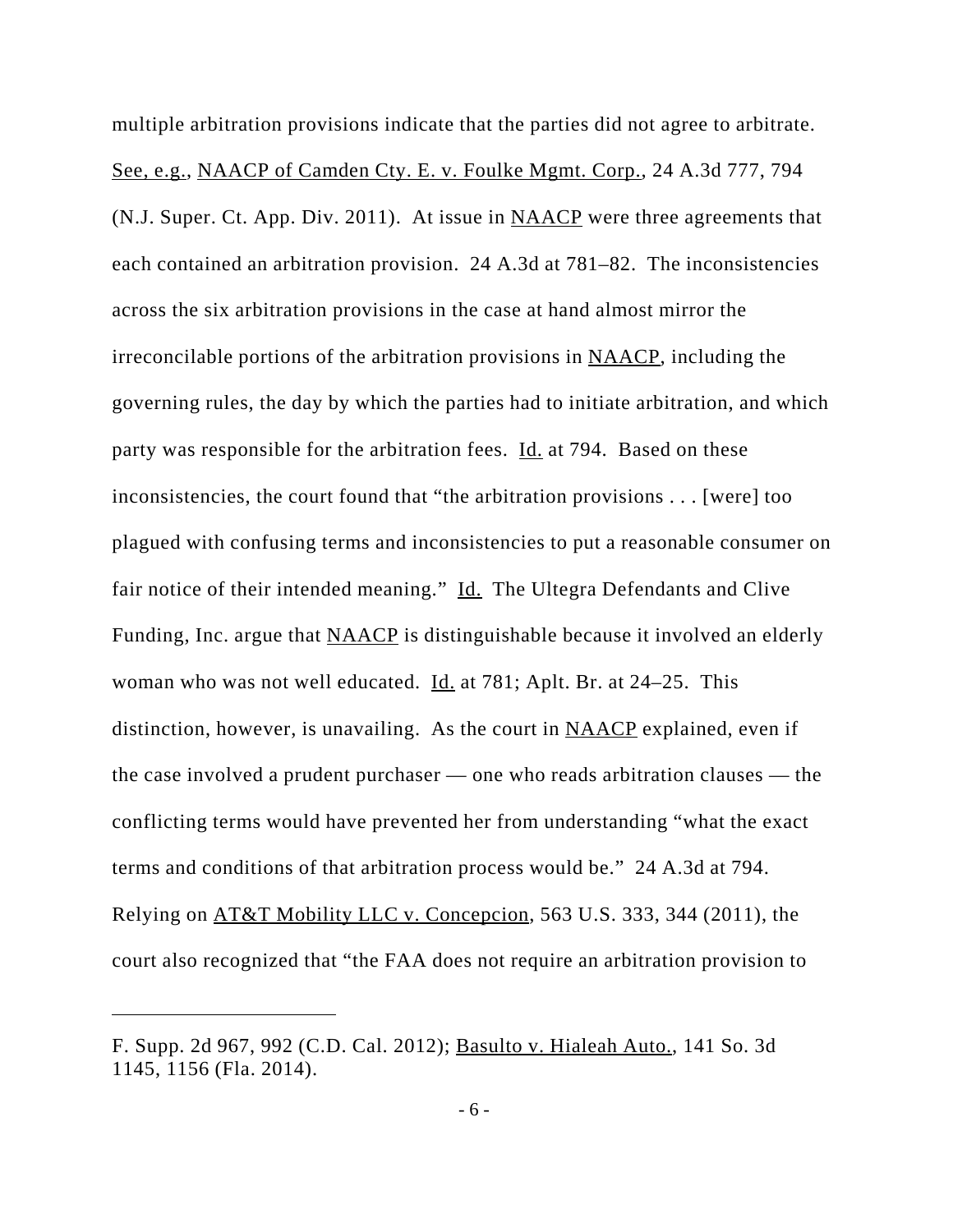be enforced if the provision is defective for reasons other than public policy or unconscionability."  $\underline{Id}$ . at 792. That is the case here.

 Courts have granted motions to compel despite the existence of conflicting arbitration provisions when the contracts themselves provide the solution. For example, in Ex parte Palm Harbor Homes, Inc., 798 So. 2d 656, 660 (Ala. 2001), the parties had executed several agreements each containing a different arbitration clause.  $\underline{Id}$ . The court ordered arbitration according to the arbitration provision in the contract which contained a merger clause, concluding that provision superceded the others.<sup>4</sup> Id. Here, however, there is no language in the six agreements that suggests one contract overrides the others, and we cannot arbitrarily pick one to enforce because doing so could violate the other five.

The Ultegra Defendants and Clive Funding further argue that the court should compel arbitration here because courts have compelled arbitration based on a single provision that merely requires arbitration, but does not spell out any other arbitration-related terms. Aplt. Br. at 30–31; see Guthrie v. Barda, 533 P.2d 487, 487 (Colo. 1975) (upholding an arbitration provision that only stated that claims "shall be submitted to binding arbitration"). But such a scenario is not relevant to this case, which involves multiple, specific, conflicting arbitration

<sup>&</sup>lt;sup>4</sup> "Typically, merger clauses are strong evidence that the parties did not intend to include terms not expressly incorporated into the document containing the clause." Summit Contractors, Inc. v. Legacy Corner, L.L.C., 147 F. App'x 798, 801 (10th Cir. 2005).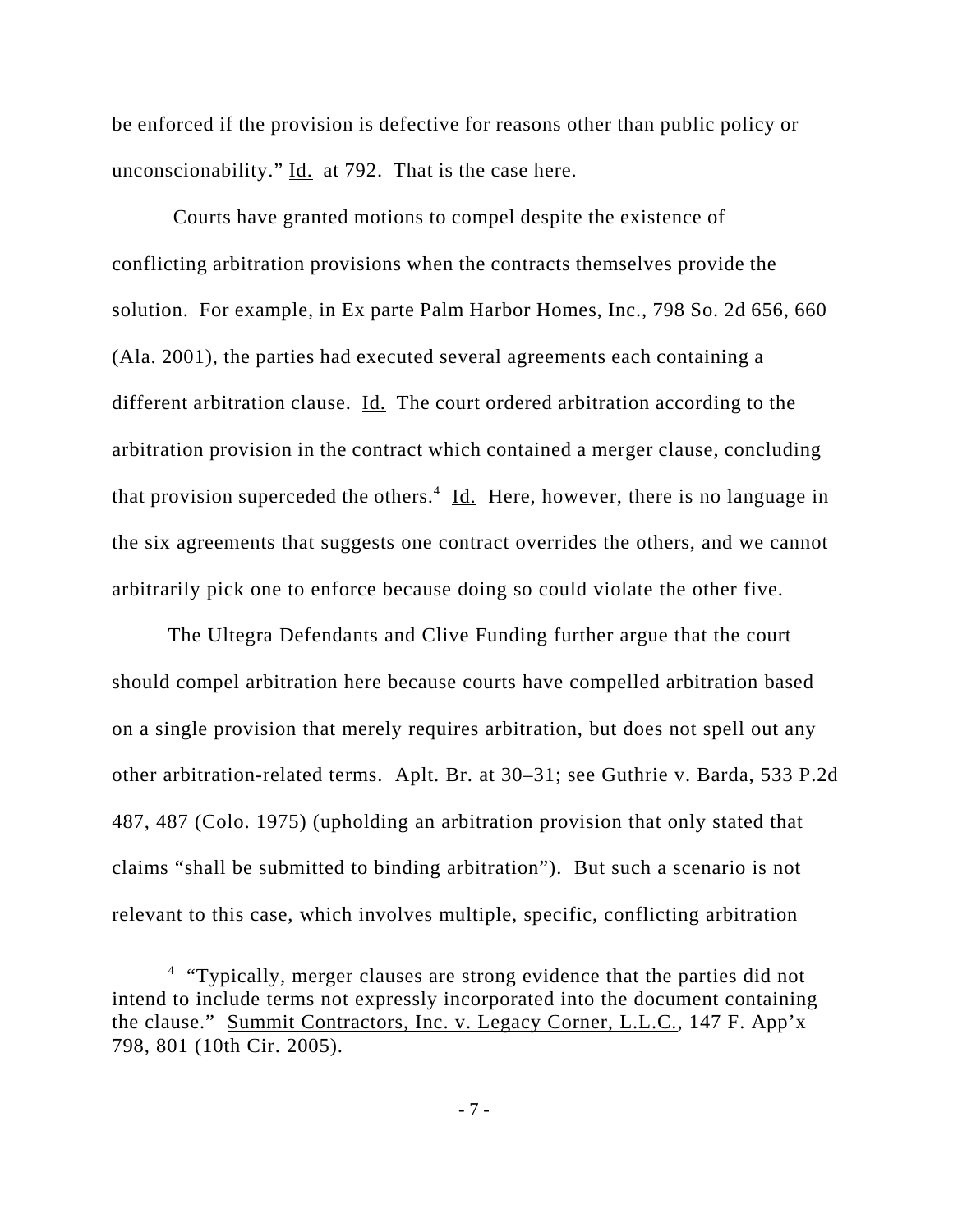provisions, and not one general or vague arbitration clause.

 Thus, the conflicting details in the multiple arbitration provisions indicate that there was no meeting of the minds with respect to arbitration. Such a conclusion is fully supported by contract formation requirements in Colorado. See I.M.A., 713 P.2d at 888 (explaining that contract formation requires that parties "agree[] upon all essential terms").

### B. Summary Trial

The Ultegra Defendants and Clive Funding also assert that the district court erred in not granting them a summary trial in deciding whether the parties agreed to arbitrate. Aplt. Br. at 44. Our review is de novo. See Howard v. Ferrellgas Partners, L.P., 748 F.3d 975, 978 (10th Cir. 2014).

When parties do not dispute the material facts surrounding an arbitration provision, then a district court, while viewing the facts most favorable to the nonmoving party, can decide as a matter of law whether the parties actually agreed to arbitrate. Id. This standard is similar to the summary judgment standard. Id. When there is a genuine dispute of material facts, district courts must "proceed summarily to the trial" to resolve the factual disputes. 9 U.S.C. § 4.

The district court found that there were "'genuine issues of material fact regarding the parties' agreement,'" and therefore denied the motion to compel arbitration. Ragab, 2015 WL 6662960, at  $*6$  (quoting Hancock v. AT&T Co., 701) F.3d 1248, 1261 (10th Cir. 2012)). Be that as it may, there are no material factual

- 8 -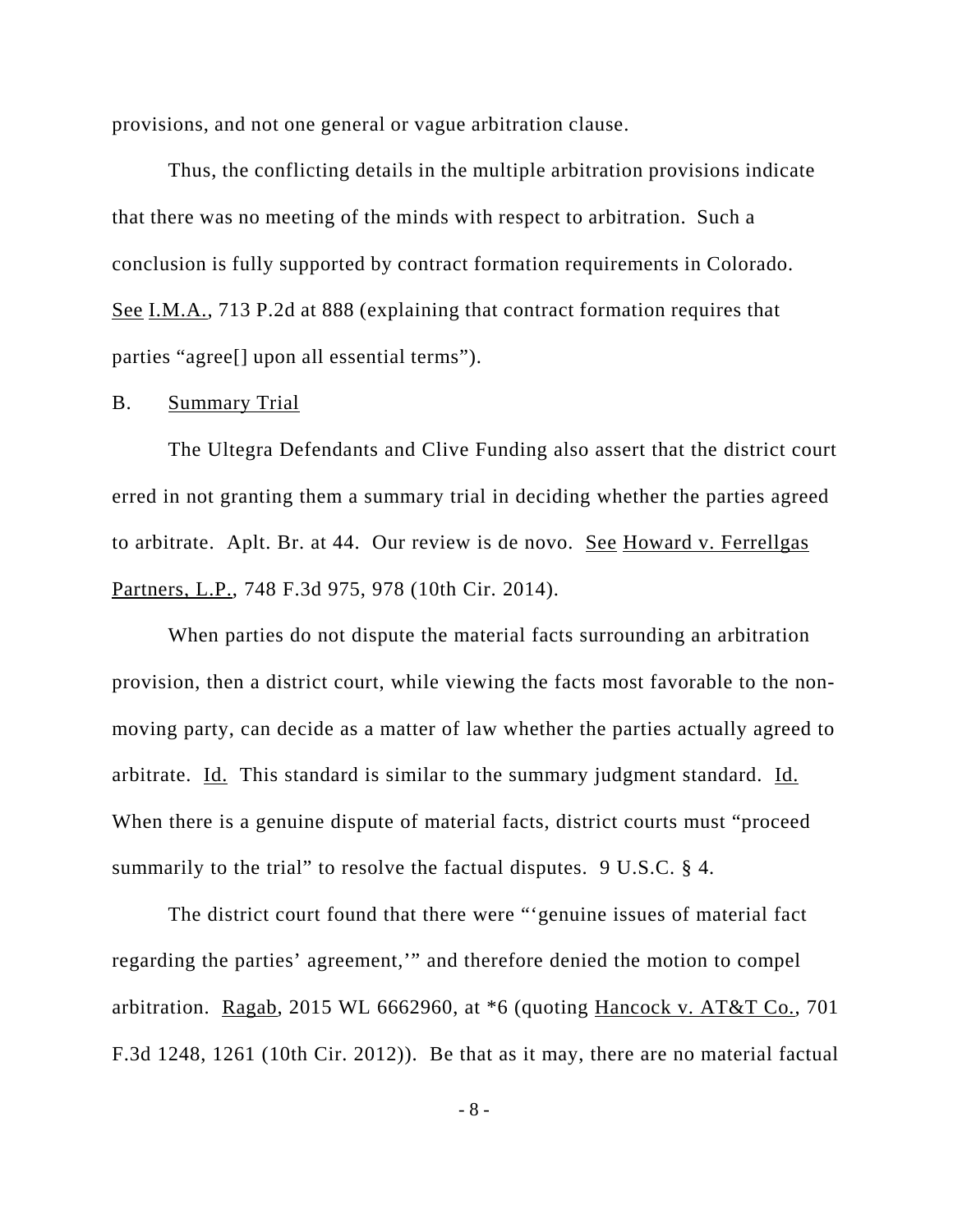disputes in this case that we can see: the parties agreed that they entered into six agreements, and do not dispute what the arbitration provisions say. What remained was an application of law: did the provisions conflict to such an extent that the parties could not have had a meeting of the minds? Armijo, 72 F.3d at 797. A summary trial on this issue was unnecessary.

AFFIRMED.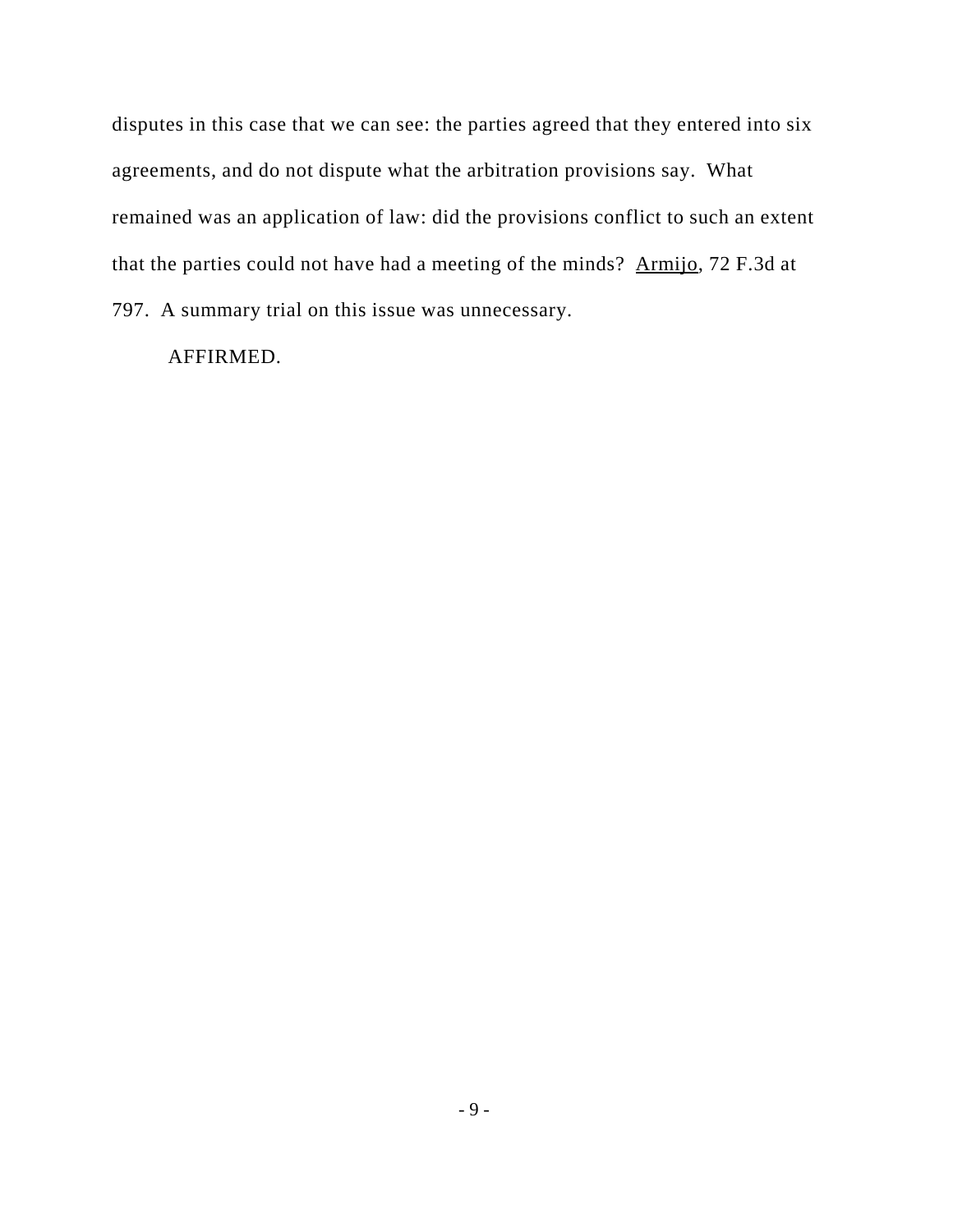#### No. 15-1444, *Ragab v. Howard*

**GORSUCH**, Circuit Judge, dissenting.

My colleagues are of course correct that "arbitration clauses are only valid if the parties intended to arbitrate." Op. at 4. But, respectfully, I just don't see any doubt that the parties before us did intend to arbitrate. All  $six - yes \, six$ of the parties' interrelated commercial agreements contain arbitration clauses. The plaintiff himself, the party the court today permits to avoid arbitration, instructed his own counsel to draft *three* of these agreements. In my view, parties to a commercial deal could have hardly demonstrated with greater clarity an intention to arbitrate their disputes and I see no way we might lawfully rescue them from their choice.

To be sure and as my colleagues note, the six agreements before us differ on the details concerning *how* arbitration should proceed. This disagreement, my colleagues suggest, is fatal because to form a contract the parties must agree on "essential terms." Op. at 5, 8. But, respectfully, I believe treating the procedural details surrounding arbitration in this case as *non*essential terms would do a good deal more to "effectuate[] the intent of the parties" before us, itself always the goal of contract interpretation. *Lane v. Urgitus*, 145 P.3d 672, 677 (Colo. 2006). Indeed, I see two easy workarounds that I believe would be more consistent with the parties' expressed purposes than the course my colleagues chart. First, it seems pretty clear the plaintiff in this case would be free to initiate arbitration under the terms of whichever of the six agreements he prefers — after all, even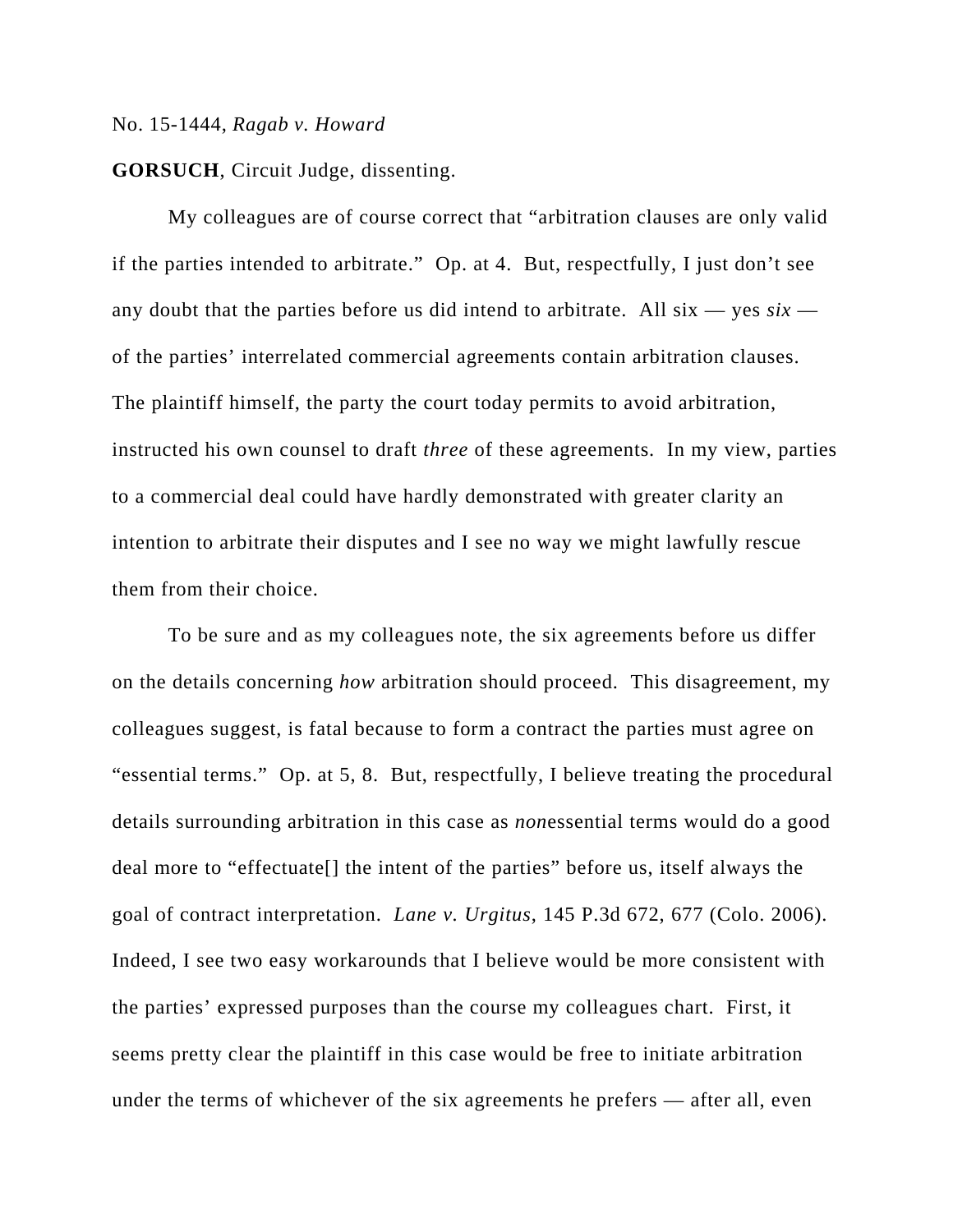the defendants have expressly acknowledged that his claims fall within the scope of every single agreement. So it is the plaintiff need only choose which procedures he likes best. Second, Colorado's preference for arbitration has led it to enforce even arbitration clauses that say no more than that disputes "shall be submitted to binding arbitration" without *any* discussion of procedural details. *Guthrie v. Barda*, 533 P.2d 487, 487 (Colo. 1975). In circumstances like these, Colorado statutory law provides a method for appointing an arbitrator when the agreement fails to do so, Colo. Rev. Stat. § 13-22-211(1), and a means for the arbitrator to determine any outstanding procedural issues, *id.* § 13-22-215 (process); *id.* § 13-22-217 (discovery); *id.* § 13-22-221 (attorneys' fees). The Federal Arbitration Act contains similar provisions. *See* 9 U.S.C. § 5; *Green v. U.S. Cash Advance Ill., LLC*, 724 F.3d 787, 792-93 (7th Cir. 2013) (collecting cases using § 5 "to complete detail-free arbitration clauses"). We could simply follow that well trodden path here too. Indeed, either of these routes would, it seems to me, effectuate the intent of the parties much better than eradicating all six arbitration agreements root and branch and allowing the plaintiff to escape the consequences of a choice he once so clearly preferred but now simply regrets.

Consider an analogy outside arbitration. In the "battle of the forms" purchasers and vendors agree to transact but each side memorializes the deal on its own standard forms. *See, e.g.*, *Daitom, Inc. v. Pennwalt Corp.*, 741 F.2d 1569, 1574 (10th Cir. 1984). This court has interpreted the Uniform Commercial Code

 $-2$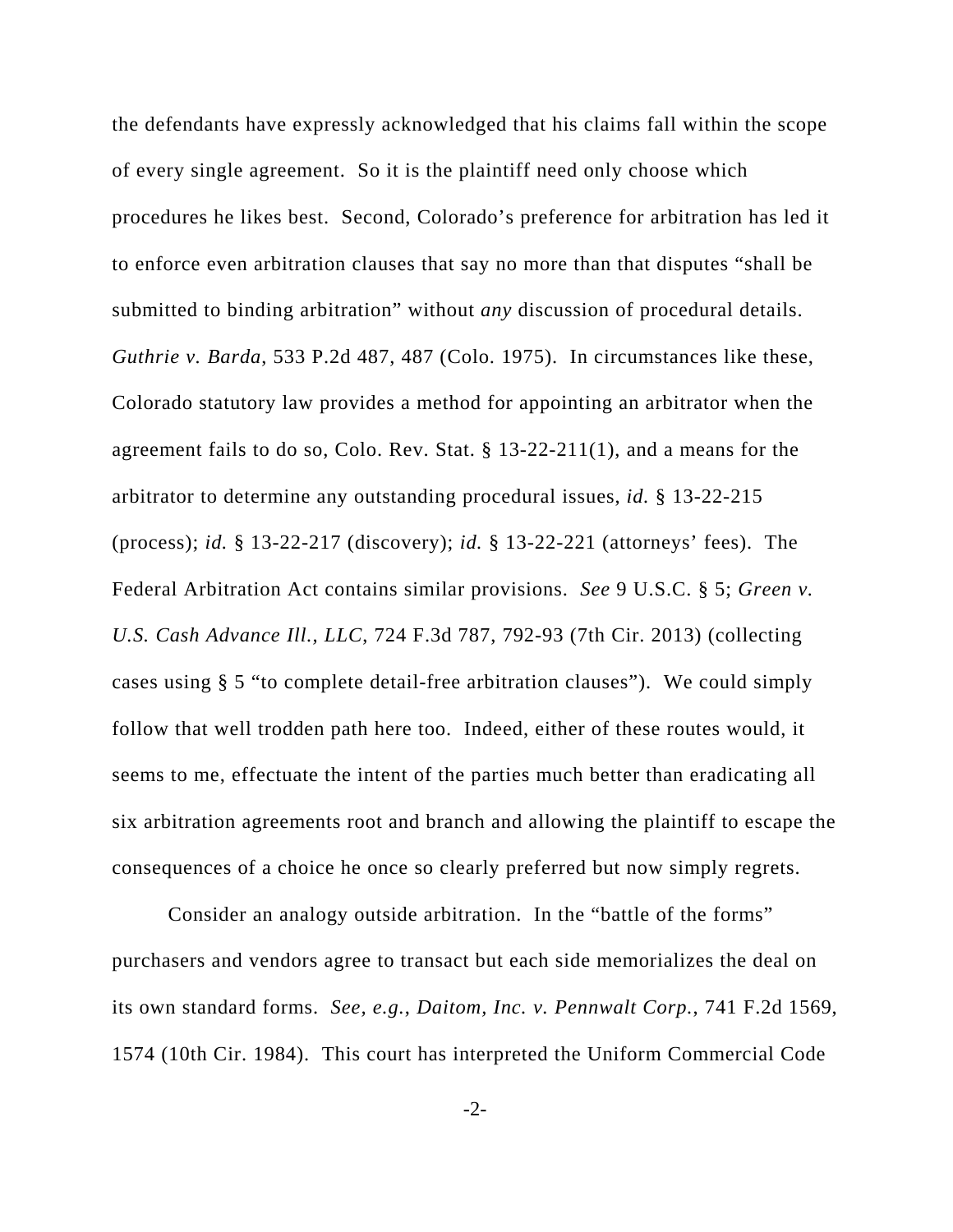to mean that conflicting terms in these forms knock each other out but do not void the contract. *Id.* at 1579. That is because a meeting of the minds occurs with respect to the fundamentals of the deal even if not with respect to the details. *Id.* at 1580 (explaining that the "fundamental purpose of the U.C.C. . . . is to preserve a contract and fill in any gaps if the parties intended to make a contract and there is a reasonable basis for giving an appropriate remedy"). Respectfully, I would follow the same course here. Indeed, there may be an argument that both Colorado law and the FAA require it. Colorado law given its strong support for arbitration. *See, e.g.*, *Lane*, 145 P.3d at 678 ("Our constitution, our statutes, and our case law all support agreements to arbitrate disputes."). And the FAA given its non-discrimination principle that requires us to treat arbitration clauses with no less solicitude than we afford to other contractual provisions, like those that apply in the battle of the forms context. *See* 9 U.S.C. § 2; *AT&T Mobility LLC v. Concepcion*, 563 U.S. 333, 339 (2011).

In reaching the opposite judgment, my colleagues place great weight on New Jersey cases that have voided arbitration agreements for inconsistency. But, respectfully, I do not see the relevance of these authorities even taken on their own terms. For example, in *NAACP* the court held that, as a matter of New Jersey law, consumer contracts must "convey — with precision and consistency — what the exact terms and conditions of th[e] arbitration process [are]." *NAACP of Camden Cty. E. v. Foulk Mgmt. Corp.*, 24 A.3d 777, 794 (N.J. Super. Ct. App.

-3-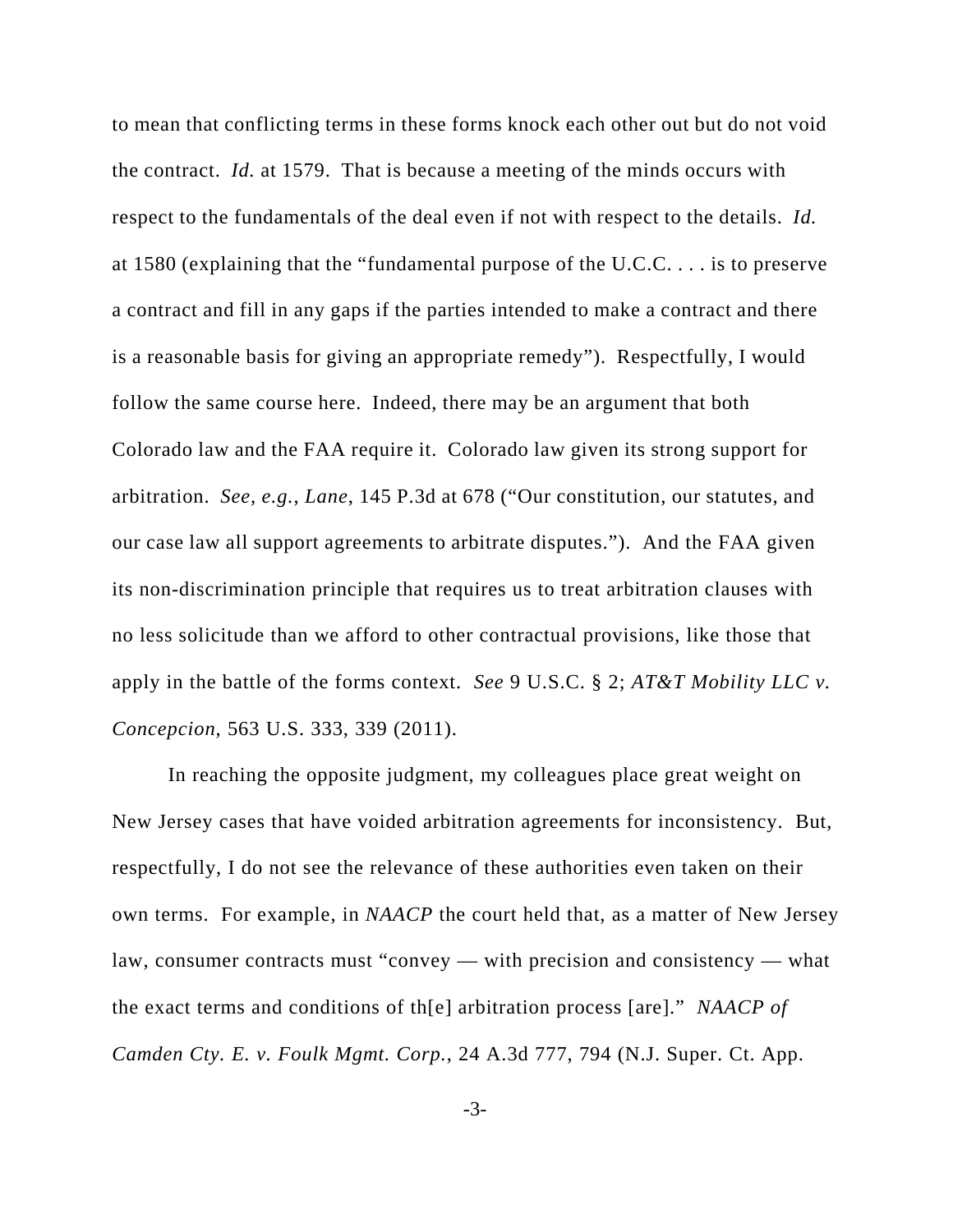Div. 2011). But the reasons for that rule find no purchase here. New Jersey courts say they demand "extra clarity" in arbitration agreements to protect consumers against unknowingly waiving their right to sue under the State's Consumer Fraud Act. *See id.* at 797; *Rockel v. Cherry Hill Dodge*, 847 A.2d 621, 623 (N.J. Super. Ct. App. Div. 2004). And they say they take "particular care" in scrutinizing mutual assent in the consumer arena "because arbitration provisions are often embedded in contracts of adhesion." *NAACP*, 24 A.3d at 790-91; *see also Rockel*, 847 A.2d at 627. But this case, by contrast, involves parties to a commercial, not a consumer, transaction, with contracts actively negotiated by both sides, not contracts of adhesion thrust upon the plaintiff. Indeed, three of the six agreements before us contain handwritten modifications and, again, three the plaintiff himself proposed (through his own attorney no less). Respectfully, it seems to me that applying New Jersey's extra clarity requirement to this case divorces a rule from its reasons. Because the plaintiff here resembles a merchant much more than a consumer, the battle of the forms offers the better analogy.

Beyond even that and however instructive *NAACP* might be about New Jersey law, I am also quite unsure whether it has anything to say about Colorado law or whether it would survive a brush with the FAA. Colorado has not adopted the same extra clarity requirement for consumer contracts that New Jersey has. And until it does so I respectfully suggest we should prefer rules harmonious with the State's established policy in favor of arbitration and against erecting barriers

-4-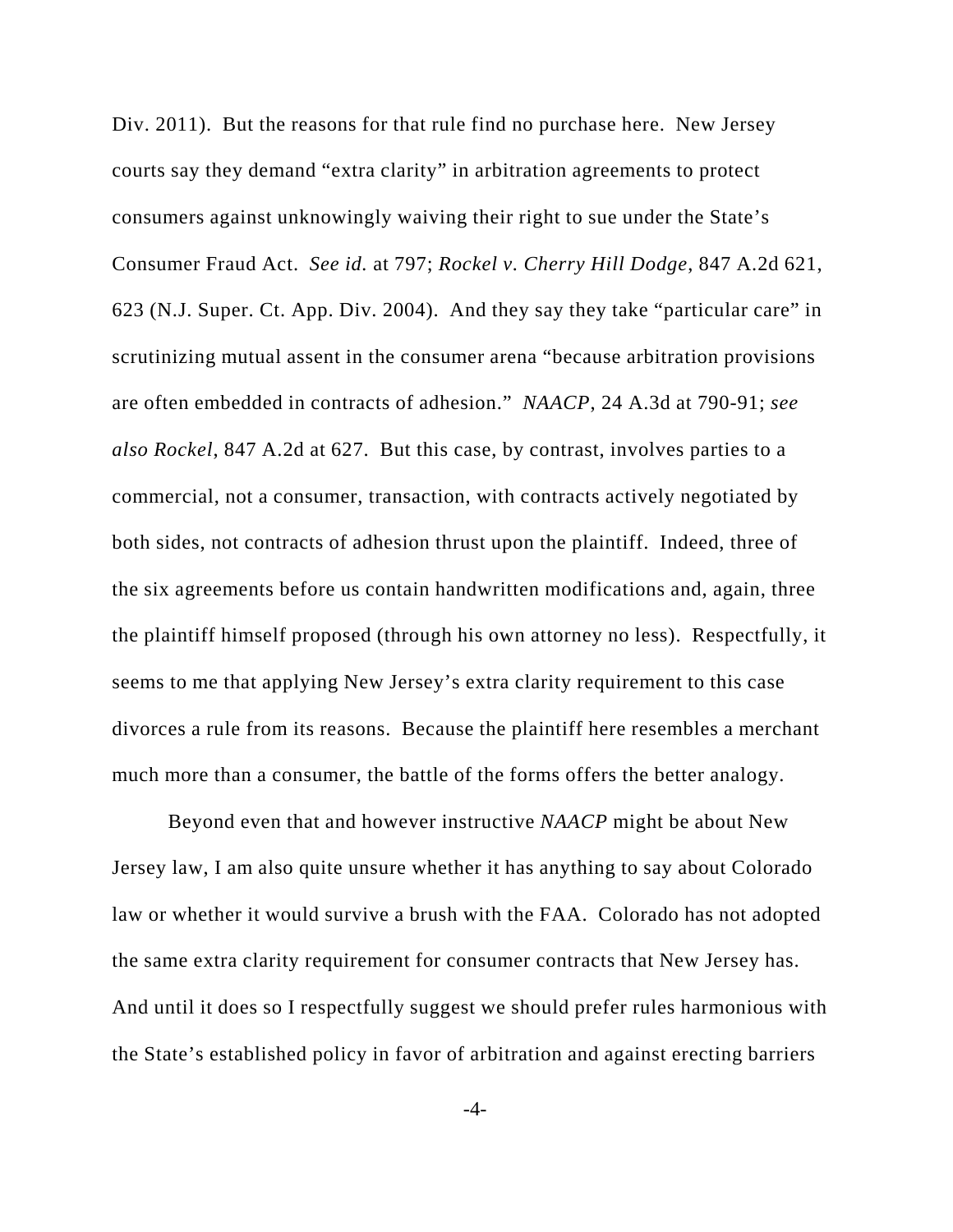to arbitration — especially where, as here, both parties have so clearly and repeatedly demonstrated their desire to arbitrate. Then too there is the federal policy favoring arbitration embodied in the FAA and armed with preemptive force. The Supreme Court has held that the FAA preempts state laws that single out arbitration clauses for disfavored treatment. *See, e.g.*, *Doctor's Assocs., Inc. v. Casarotto*, 517 U.S. 681, 687 (1996). And our sister circuits have held that states may not disfavor arbitration through special rules about what's required to show contract formation. *See, e.g.*, *Progressive Cas. Ins. Co. v. C.A.*

*Reaseguradora Nacional De Venezuela*, 991 F.2d 42, 46 (2d Cir. 1993) (finding preempted New York's "discriminatory" requirement that arbitration agreements, but not other agreements, be "express" and "unequivocal"). Whether or not the FAA would preempt New Jersey's special "extra clarity" rule for certain kinds of arbitration agreements, that possibility undoubtedly exists and seems to me to counsel against endorsing it without a good deal more careful investigation than the parties offer us in this case.

 All this is not to say that I believe conflicting contract provisions might never render an arbitration agreement void for lack of a meeting of the minds. In some cases, for example, the parties' contract documents will conflict on the fundamental question whether they wish to arbitrate or not. *See, e.g.*, *Bellman v. i3Carbon, LLC*, 563 F. App'x 608, 614 (10th Cir. 2014). But that is not our case and ours admits a straightforward resolution. Because the plaintiff asked for and

-5-